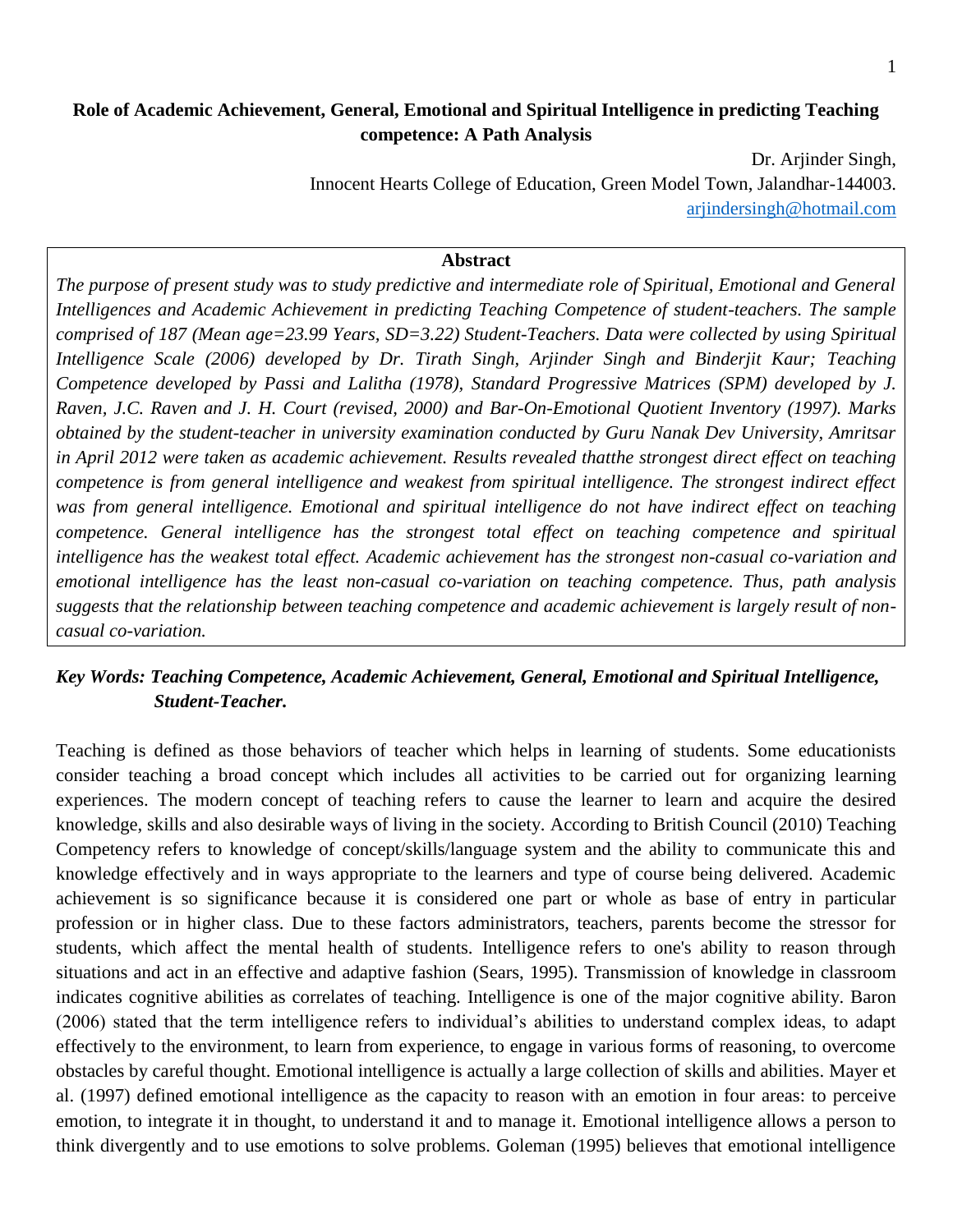appears to be an important set of psychological abilities that relate to success in life. The construct of spiritual intelligence is also result of some scientific enquiries of human experience. King (2009) defined spiritual intelligence as a set of adaptive mental capacities based on non-material and transcendent aspects of reality, specifically those that contribute to the awareness, integration, and adaptive application of the nonmaterial and transcendent aspects of one's existence, leading to such outcomes as deep existential reflection, enhancement of meaning, recognition of a transcendent self, and mastery of spiritual states. Most of the previous researches provide evidences regarding importance of spirituality for human beings in general.

## **Objective**

 To study the role of Academic Achievement, General, Emotional and Spiritual Intelligence in predicting Teaching competence

# **METHOD**

## **Sample**

The present study was conducted on student-teachers studying in Colleges of Education of Jalandhar district (Population) affiliated to Guru Nanak Dev University, Amritsar. Student-teachers were raised by cluster sampling technique from seven colleges keeping in mind strata based on gender. Almost all the males were taken in sample as proportion of male was less than female student-teachers. Further, almost equal number of student-teachers from science and social science were taken. The sample comprised of 187 (Mean age=23.99) Years, SD=3.22) Student-Teachers out of these 28 (Mean age=23.21 Years, SD=2.03) were male and 159 (Mean age=24.09 Years, SD=3.34) were female. 49 student-teachers belongs to rural area (Mean age=24.09 Years, SD=3.74) and 138 student-teachers belongs to urban area (Mean age=23.99 Years, SD=2.90).

# **Procedure**

On selected sample, Bar-On-Emotional Quotient Inventory (1997) was be administered. In order to assess their teaching competency, observation schedule was used during the discussion lesson in their respective institutions. Two observers rated the teaching competence of student teachers. The mean score of both observers on each student teacher was used for testing hypotheses. Collected data were analyzed with the help of SPSS.

# **Measures**

- 1. In order to assess the Teaching Competence of B.Ed student's observation schedule developed by B.K. Passi and J.K. Lalita (1978) was used during the discussion lesson in their respective institution. Observation schedule consists of five dimensions Planning, Presentation, Closing, Evaluation, and Managerial with 21 items. This schedule has nine point scale against each item that leads to Not at all- to very much.
- 2. In order to assess theEmotional Intelligence of B.Ed student's Bar –On- Emotional Quotient Inventory (1997) was used. This tool is a self-report inventory with 66 items and measures ten different components of Emotional Intelligence viz. self-regard (SR), interpersonal relationship (IR), impulse control (IC), problem solving (PS), emotional self-awareness (ESA), flexibility (F), reality testing (RT), stress tolerance (ST), assertiveness (A) and empathy (E). There are five response categories viz. Not True, Seldom True, Sometime True, Often True and True. Negative items were scored as 5,4,3,2,1 (Not True, Seldom True, Sometime True, Often True and True) respectively and positive items were scored as 1,2,3,4,5 (Not True,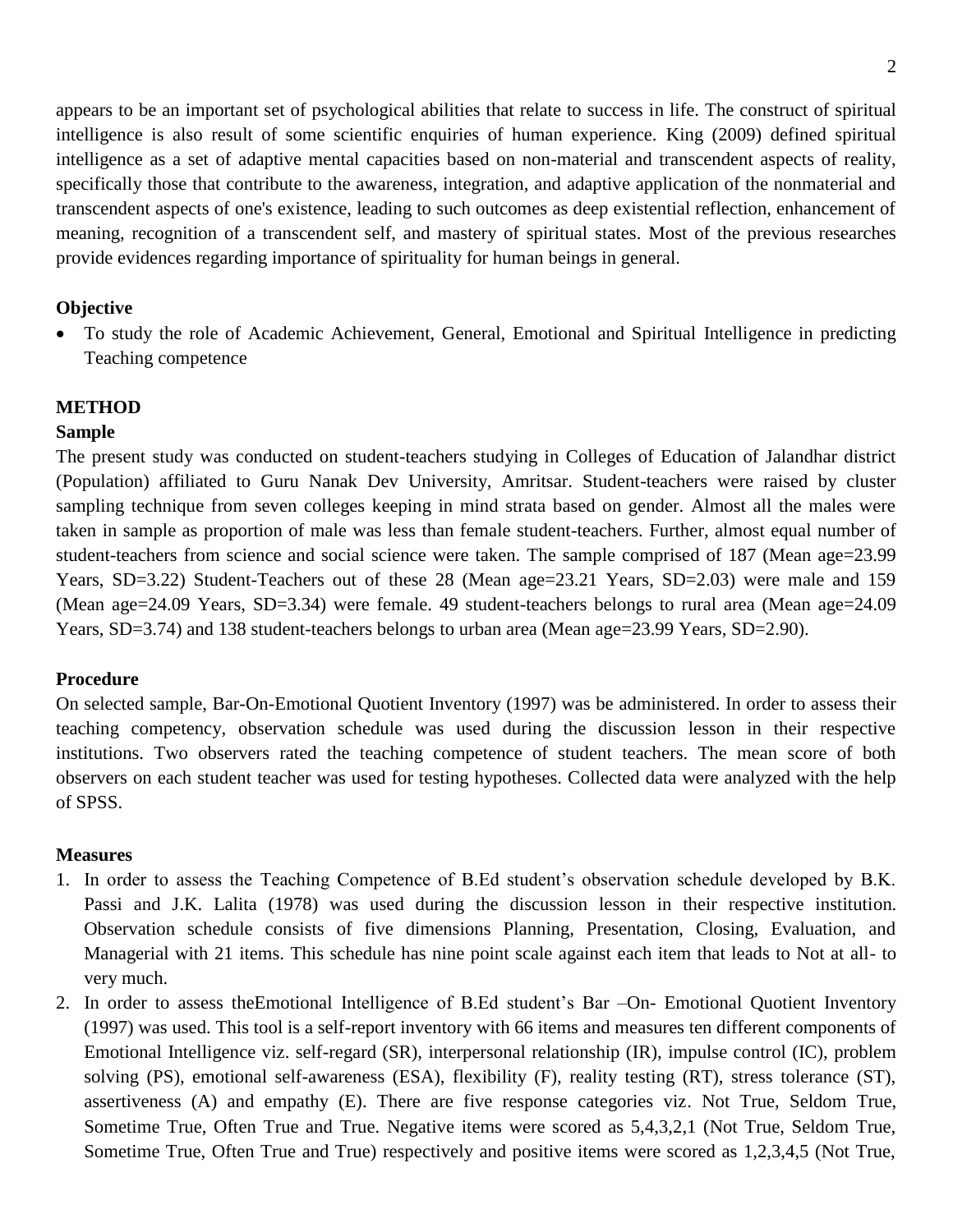Seldom True, Sometime True, Often True and True) respectively. The Inventory has high content and construct validity.

- 3. Standard Progressive Matrices (SPM) developed by J. Raven, J.C. Raven and J. H. Court (revised, 2000) was used to assess the non-verbal intelligence of the student-teachers. The SPM consists of 60 problems divided into five sets. There is no time limit for this test. Numerous reliability coefficient quoted by Raven vary from .80 to .90. Validity of the SPM has been studied in the usual ways. When the Stanford Binet Test of Intelligence was used as the criterion, correlation varied from .50 to .86.
- 4. Spiritual Intelligence Scale (2006) developed by Dr.Tirath Singh, Dr.Arjinder Singh and Binderjit Kaur was used*.*The scale consisted of 120 items and 16 dimensions. It was a five point scale. The scale was found highly reliable with test-retest reliability =.81 and split half (even odd) = .81, split half (1<sup>st</sup> and  $2^{nd}$  half) = .78. The scale possessed high content validity as only those items were included in the scale which got consensus of the judges. The concurrentvalidity with Wolman's (2001) PSI and Khaira et al.'s (2004) SFSIS were found  $(N=65)$  0.69 and  $(N=50)$  0.63 respectively.
- 5. Marks obtained by the student-teacher in university examination conducted by Guru Nanak Dev University, Amritsar in April 2012 were taken as academic achievement.

#### **RESULTS**

Analysis of obtained data was done in accordance with objective framed, which is discussed below.

The coefficient of correlation (table 1) between academic achievement and general intelligence is .164, which is significant at .01 level with df 185. It means that there is significant correlation between academic achievement and general intelligence. The significance of correlation between exogenous variables shows that the path model (figure 1) can be applied to the present set of variables. The path diagram is shown below.



*Figure 1*. Path Diagram.

Table 1

*Direct and Indirect Effects on Teaching Competence from Academic Achievement, General Intelligence, Emotional Intelligence and Spiritual Intelligence*

| Variable |         | Direct Effect | <b>Indirect Effect</b> | <b>Total Effect</b> | Non-causal co-variation |
|----------|---------|---------------|------------------------|---------------------|-------------------------|
| EI       | $-.062$ |               | 0.000                  | 160                 | $-.222$                 |
| AA       | $.241*$ | .06           | $-.01$                 | .049                | .192                    |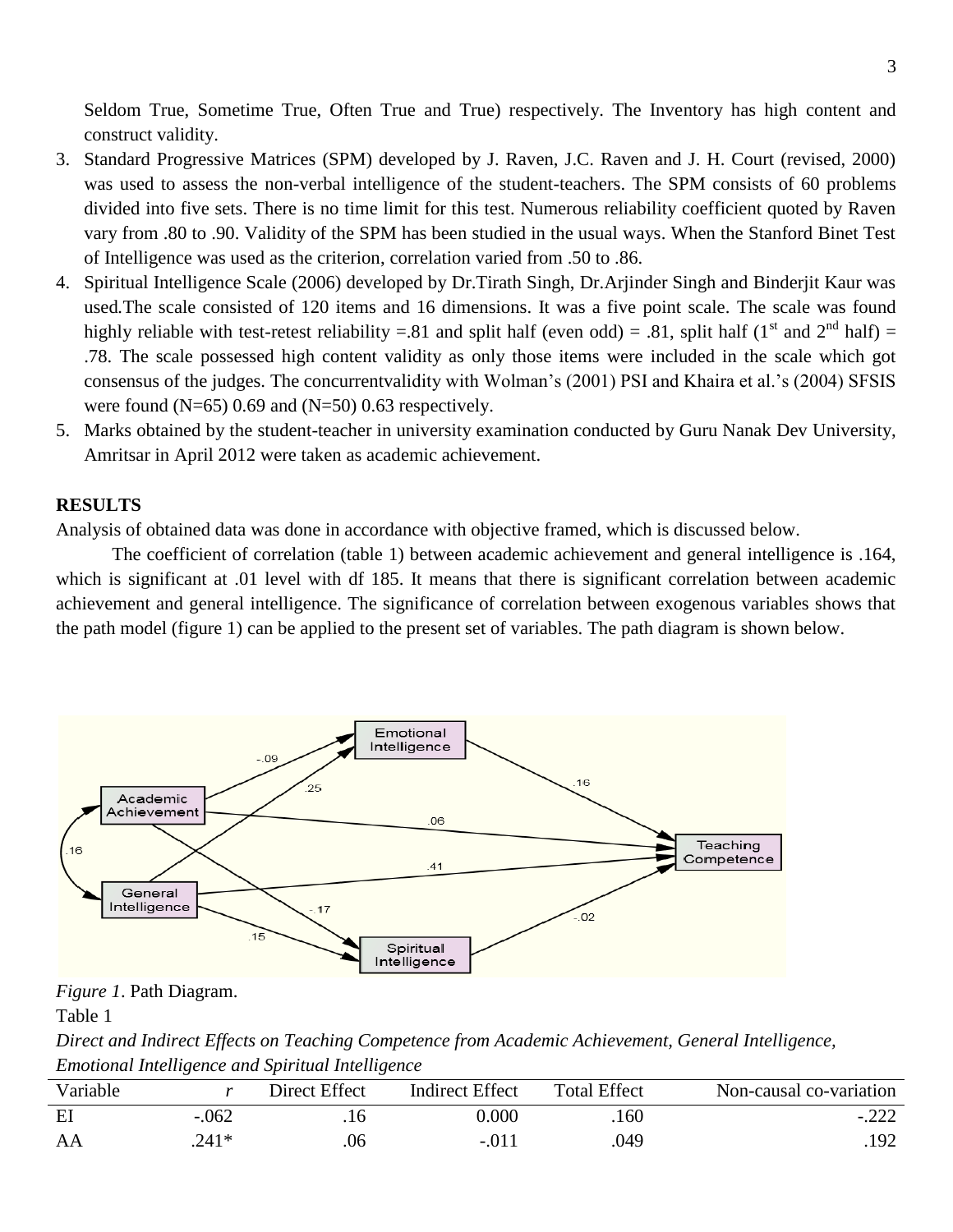| GI        | $.380*$ | $\cdots$ | $\overline{0}$<br>.U3 | .44.        | $-.067$     |
|-----------|---------|----------|-----------------------|-------------|-------------|
| <b>SI</b> | $-.12.$ | $-0.04$  | 0.000                 | ∩∩∩<br>.∪∠∪ | ۱∩<<br>.1UJ |

Note. \* Significant at .01 level.

Table 1 provides the direct, indirect effects and non-casual co-variation from Academic Achievement, General Intelligence, Emotional Intelligence and Spiritual Intelligence on teaching competence of student-teachers. It is evident form above table that the strongest direct effect on teaching competence is from general intelligence and weakest from spiritual intelligence. The strongest indirect effect is from general intelligence. Previous research indirectly support this finding such as Malik (1977), Chaturvedi et al. (1992), Varma (2003), Panigrahi (2005), Paltasingh (2008) and Dhall et al. (2009). Ainsworth (1967), Gupta (1978) have clearly shown that getting knowledge or academic/achievement is positively related with General intelligence.

Emotional and spiritual intelligence do not have indirect effect on teaching competence. General intelligence has the strongest total effect on teaching competence and spiritual intelligence has the weakest total effect. Academic achievement has the strongest non-casual co-variation and emotional intelligence has the least noncasual co-variation on teaching competence.Previous research has explained such support findings for emotional intelligence and teaching such as Sorjonen et al.(2012), Kelly (2008), Rebecca Chickering&Gamson (1987), [Ashkanasy](http://www.eric.ed.gov/ERICWebPortal/search/simpleSearch.jsp?_pageLabel=ERICSearchResult&_urlType=action&newSearch=true&ERICExtSearch_SearchType_0=au&ERICExtSearch_SearchValue_0=%22Ashkanasy+Neal+M.%22) and [Dasborough](http://www.eric.ed.gov/ERICWebPortal/search/simpleSearch.jsp?_pageLabel=ERICSearchResult&_urlType=action&newSearch=true&ERICExtSearch_SearchType_0=au&ERICExtSearch_SearchValue_0=%22Dasborough+Marie+T.%22) ( 2003), [Lewkowicz and Bloom\(](http://www.eric.ed.gov/ERICWebPortal/search/simpleSearch.jsp?_pageLabel=ERICSearchResult&_urlType=action&newSearch=true&ERICExtSearch_SearchType_0=au&ERICExtSearch_SearchValue_0=%22Lewkowicz+Adina+Bloom%22)1999), [Hall](http://www.eric.ed.gov/ERICWebPortal/search/simpleSearch.jsp?_pageLabel=ERICSearchResult&_urlType=action&newSearch=true&ERICExtSearch_SearchType_0=au&ERICExtSearch_SearchValue_0=%22Hall+P.+Cougar%22) and [West](http://www.eric.ed.gov/ERICWebPortal/search/simpleSearch.jsp?_pageLabel=ERICSearchResult&_urlType=action&newSearch=true&ERICExtSearch_SearchType_0=au&ERICExtSearch_SearchValue_0=%22West+Joshua+H.%22) ( 2011), Bhattacharya (2000), andBajwa et al. (1996). Path analysis suggests that the relationship between teaching competence and academic achievement is largely result of non-casual co-variation.

No significant correlation exists between teaching competence and spiritual intelligence of student-teachers. Basically classroom teaching is largely a cognitive, emotional and social process. That is why present study General intelligence significantly influence teaching competence. It is also notable that previous literate show no correlation between Spiritual intelligence or spiritual related variables with cognitive variables such as General intelligence, Academic Achievement (Singh 2012). Hence, it may be accepted that Spiritual intelligence does not directly contribute for classroom teaching.

## **Conclusion**

The most significant predictor of teaching competence is general intelligence. Emotional intelligence comes at second place. Spiritual intelligence is a variable which was found to affect the teaching competence of studentteachers.

#### **Educational implications**

As general intelligence has the strongest effect on teaching competence of student-teachers, Colleges of education should focus on general intelligence for skill development of student-teacher. It can help the teacher educators to select good would be teacher on the basis general intelligence. Emotional intelligence and be used as second criteria for the selection and academic achievement as third criteria.

#### **References**

Ainsworth, G. (1967). A study of personality traits of secondary school children in relation to their mother's marital adjustment and child rearing practices. *Organisation and Human Behaviour*. 12 (3), 279-304.